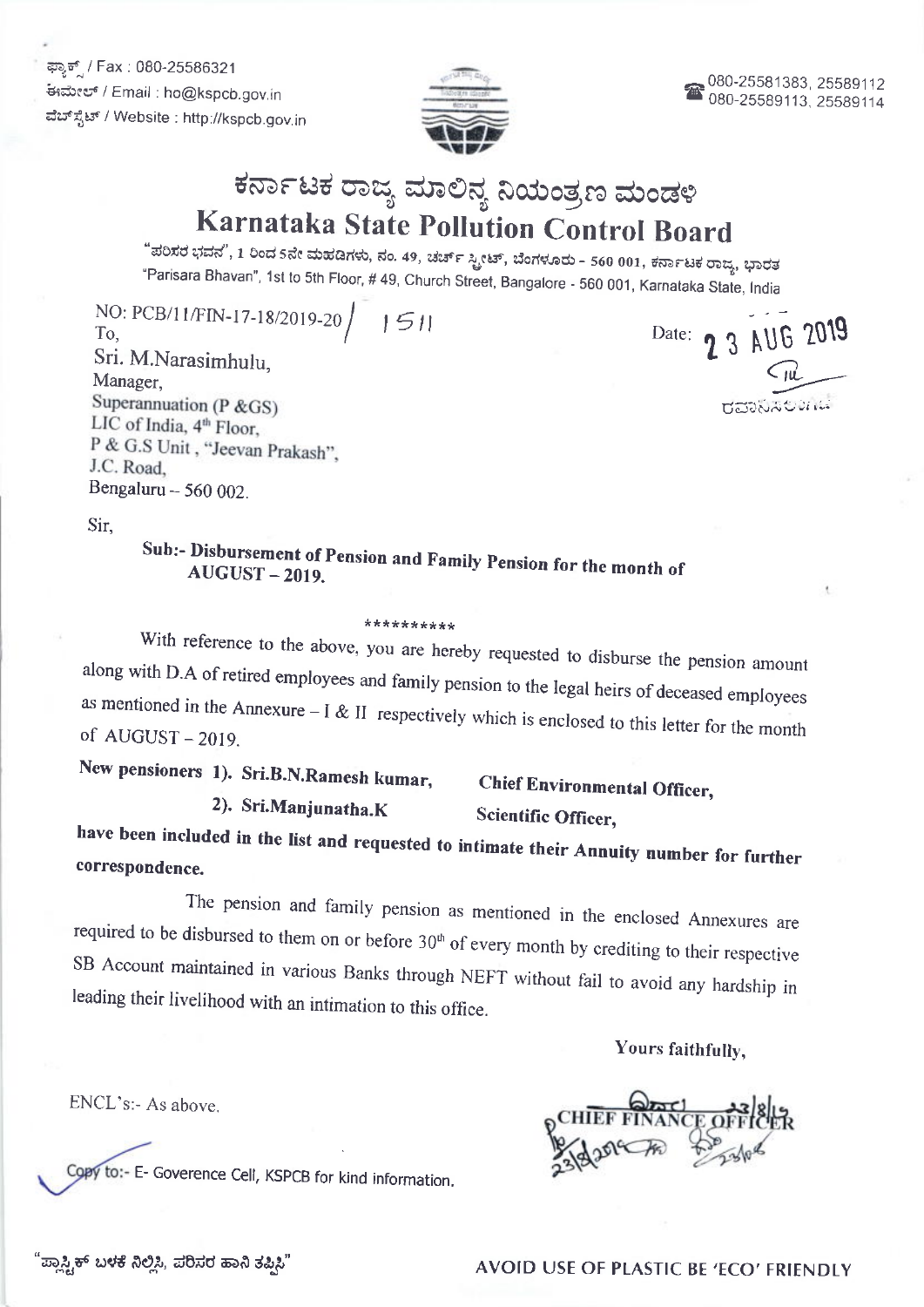## AUGUST-I9 P (2)

ł,

#### ANNEXURE -1

Statement showing the details of monthly pension to be disbursed to the retired employees of K.S.P.C.B for the month of AUGUST- 2019

| S1.No                     | Names (Sri/Smt)        | <b>Annuity Number</b> | Pension (Rs.) |
|---------------------------|------------------------|-----------------------|---------------|
| $\mathbf{1}$              | Sampangi Ramaiah. C.N. | 30-1170               | 20631         |
| $\overline{2}$            | Sree Rangamma          | 501M0530008996        | 26972         |
| $\overline{\overline{3}}$ | Ramaiah B.             | 501M1007008601        | 48063         |
| $\overline{4}$            | Sreeramalu. N          | 061M0701013225        | 16148         |
| $\overline{5}$            | Shankaramma. M         | 501M0201012086        | 11803         |
| $\overline{6}$            | Bharath Bhushan K.     | 501M1231011694        | 23882         |
| $\overline{7}$            | Ramakrishna. S         | 061M0121017562        | 46913         |
| 8                         | Shambhavi Kamath       | 061M0101018514        | 21097         |
| 9                         | Bheem Naik T.          | 061M0101018552        | 22811         |
| 10                        | Rajeshwari B.N.        | 061M0601020930        | 17745         |
| $\overline{11}$           | Muralidhara            | 061M0301020672        | 14452         |
| 12                        | Narasimhaiah N.        | 061M0601020738        | 26516         |
| 13                        | Kullegowda D.          | 061M0701020892        | 17296         |
| 14                        | Shamanna J.            | 061M0901021242        | 15050         |
| 15                        | Althaf Hussain C.      | 061M1101021692        | 18615         |
| 16                        | Shyamsundar R.         | 061M1101022207        | 45768         |
| 17                        | Shivakumar Nagur       | 061M0401023678        | 16895         |
| 18                        | Vasantha C.            | 061M0501023227        | 23847         |
| 19                        | Ramegowda S.K.         | 061M0701024112        | 22859         |
| 20                        | Krishna                | 061M0701024113        | 17045         |
| 21                        | Shivakumar S.R.        | 061M0401024637        | 9329          |
| 22                        | Eshappa                | 061M1201025433        | 18120         |
| $\overline{23}$           | Siddaraju H.           | 061M0701024114        | 22859         |
| 24                        | Jayapraksh M.N.        | 061M0603030610        | 46452         |
| 25                        | Ningarajappa N.        | 061M0601027289        | 15686         |
| 26                        | Simha M.D.N.           | 061M0601027370        | 48522         |
| 27                        | Venkatasubbarao M.S.   | 061M0801028311        | 20466         |
| 28                        | Sujatha N.R.           | 061M0301030193        | 19011         |
| 29                        | Narayanaswamy C.       | 061M0603030611        | 19931         |
| 30                        | Bhagyavan J.           | 061M0609030713        | 10220         |
| 31                        | Basavaraju Urs V.      | 061M0617030831        | 19735         |
| 32                        | Panchaiah Nandikol     | 061M0901032087        | 23847         |
| 33                        | K.S Subbalakshmi       | 061M1222033169        | 20069         |
| 34                        | Vijaylakshmi G.        | 061M0518034247        | 19908         |
| 35                        | Pamila G.              | 061M0601035674        | 14956         |
| 36                        | Shabbir Hussain        | 061M0701036054        | 17100         |
| 37                        | Shivrudraswamy P.      | 061M0701036024        | 27436         |
| 38                        | T.R.Basavarajappa      | 061M0701035818        | 17630         |
| 39                        | Prakash S.             | 061M0701036057        | 21315         |
| 40                        | Madachar               | 061M0701036052        | 11234         |
| 41                        |                        | 061M1001037690        | 19731         |
|                           | Venkatesh A.T          | 061M1101038791        | 20970         |
| 42                        | C.Pushpa               |                       |               |

Page I

 $\mathcal{R}$ 

 $\frac{1}{\left\vert \mathcal{H}_{\mathrm{c}}^{\mathrm{c}}\right\vert ^{2}}=\frac{1}{\left\vert \mathcal{H}_{\mathrm{c}}^{\mathrm{c}}\right\vert ^{2}}\left\vert \mathcal{H}_{\mathrm{c}}^{\mathrm{c}}\right\vert ^{2},$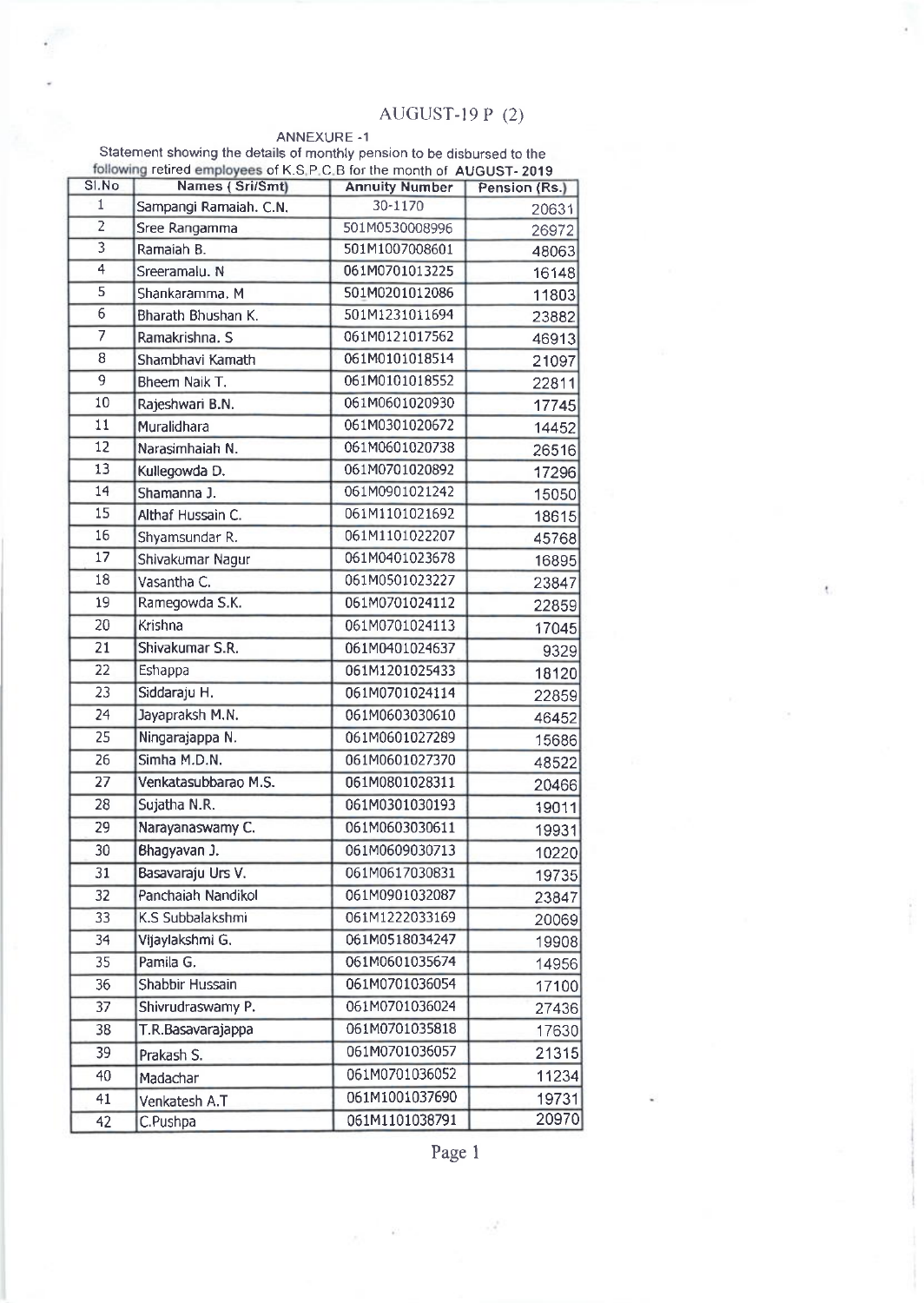|                 |                                 | <b>TOTAL</b>                     | 2053272        |
|-----------------|---------------------------------|----------------------------------|----------------|
|                 |                                 |                                  | 42034          |
| 89              | B.N.Ramesh kumar                |                                  | 25920          |
| 88              | Manjunatha.K                    |                                  | 27913          |
| 87[             | Kalaichelvi.G                   | 501200003294                     | 26523          |
| 86              | B.Nagappa                       | 501200003226<br>501200003227     | 37351          |
| 85              | R.Gurumurthy                    |                                  | 38267          |
| 84              | B.G.Mohankrishnan<br>M.Lakshman | 501200002925                     | 44083          |
| 83              | N. Venugopal Murthy             | 501200000882                     | 25919          |
| 82              |                                 | 501200000860                     | 21993          |
| 81              | Sarathy.P                       | 501200000858                     | 29303          |
| 80              | ShanthaKumari.R                 | 501200000670                     | 36438          |
| 79              | C.M.Satheesh                    | 501200000671                     | 35523          |
| 78              | K.M.Lingaraju                   | 501200000642                     | 30830          |
| 77              | R. Thipperangappa<br>N.Lakshman | 501200000274                     | 16123          |
| 76              |                                 | 501200000276                     | 24332          |
| 75              | P.M.Shiddanagoudar              | 501200000201                     | 17889          |
| 74              | Hanumanthappa                   | 501200000113                     | 20779          |
| 73              | S.Sudha                         | 501200000075                     | 16956          |
| 72              | <b>B.G.Jekinakatti</b>          | 501200000074                     | 18804          |
| 71              | G.Srinivasa Murthy              |                                  | 24713          |
| 70              | T. Manjulakshi                  | 501200000076                     | 22371          |
| 69              | C.O. Ahmed Pasha                | 061M0701052394                   | 26813          |
| 68              | G.Chandrashekar                 | 061M0101050269                   | 18757          |
| 67              | Shivagiriyaiah                  | 061M1201049877<br>061M0101050270 | 19410          |
| 66              | C.Jaya Kumar                    | 061M0701047827                   | 24346          |
| 65              | V.Ananda                        | 061M0701047826                   | 21378          |
| 64              | M.P. Thasildhar                 |                                  | 23554          |
| 63              | S.Balakrishna                   | 061M0701047821<br>061M0701047824 | 14344          |
| 62              | R.Narayana Rao                  | 061M0501040463                   | 13142          |
| 60<br>61        | S.Nanda Kumar<br>Venkataswamy   | 061M0201045339                   | 48522          |
| 59              | M.R.Rachappana Mata             | 061M0301046257                   | 17985          |
| 58              | C.Channaiah                     | 061M1201044506                   | 27650          |
| 57              | T.R.Rangamma                    | 061M1201044284                   | 8501<br>13791  |
| $\overline{56}$ | Muniyamma                       | 061M1201043982                   | 13788          |
| 55              | R.Raghupathi                    | 061M0901042704                   |                |
| 54              | L.Narayana Swamy                | 061M0901042705                   | 31611          |
| $\overline{53}$ | H.R.Mohan kumar                 | 061M0901042703                   | 20234<br>19428 |
| $\overline{52}$ | Gulab Singh                     | 061M0901042748                   | 20888          |
| 51              | <b>B.H.Venkatesh</b>            | 061M0801041465                   | 22467          |
| 50              | S.Y.Sampath Kumar               | 061M0801041464                   | 20308          |
| 49              | Manjunagaraju                   | 061M1001042783                   | 11984          |
| 48              | R.N.Wadekar                     | 061M1001042768                   | 14041          |
| 47              | R.Shekar                        | 061M0501040459                   | 26725          |
| 46              | A.V.Nagaraj Shetty              | 061M0501040461                   | 18422          |
| 45              | Mallappa                        | 061M0301039875                   | 13573          |
| 44              | Siddashetty                     | 061M0201039434                   | 18611          |
| 43              | M.S.Muralidhara                 | 061M0101039277                   |                |

AUGUST-19 P $(2)$ 

Page 2

Karnataka State Pollution Control Board.

 $\chi_{\varphi}$  Bangalore - 560 001.